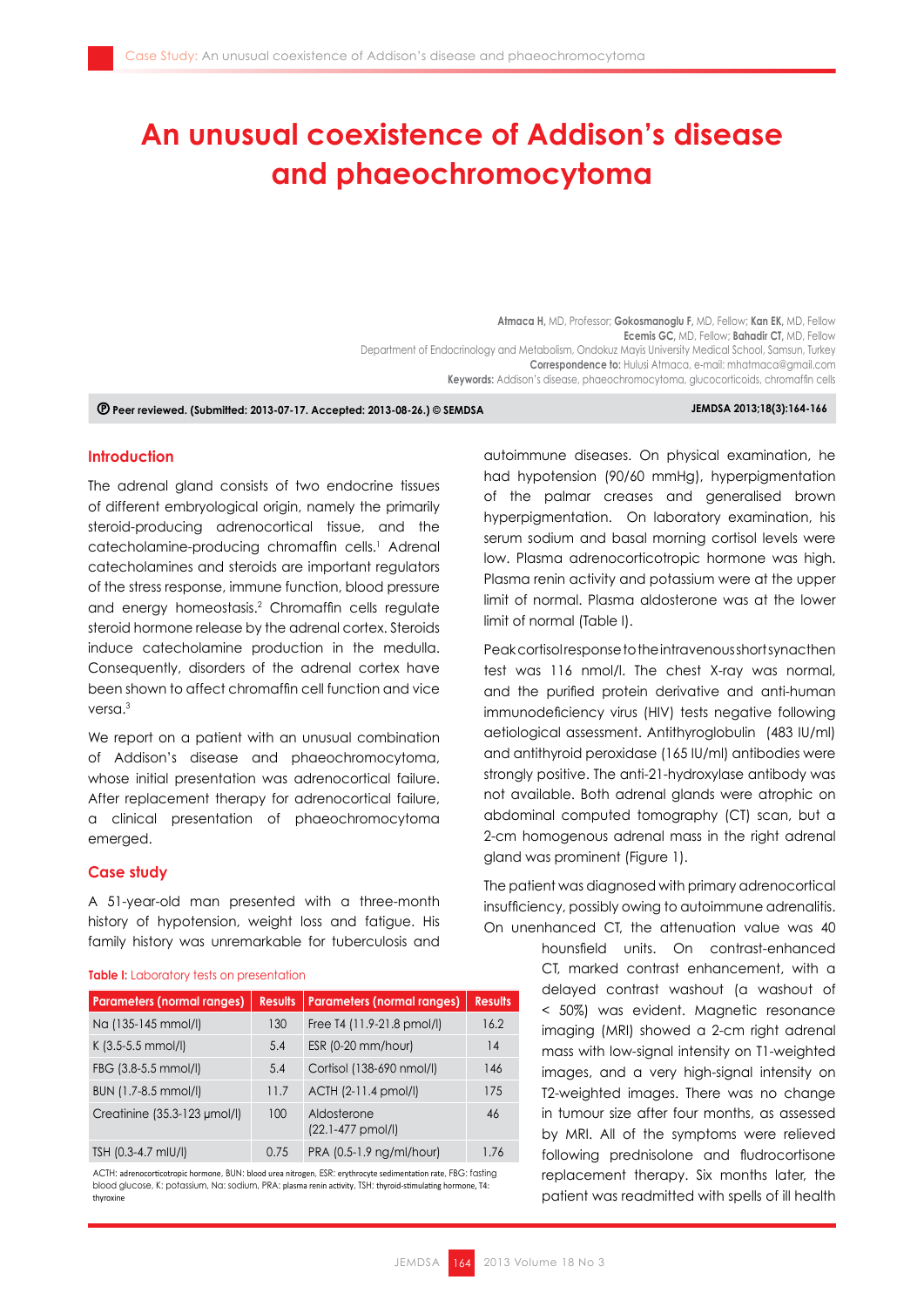

**Figure 1:** Bilaterally atrophic glands (straight arrows), and a 2-cm adrenal mass in the right adrenal gland (barred arrow)

**Table II:** Catecholamines and metanephrines in the 24-hour urinary specimen

| <b>Parameters (normal ranges)</b>  | <b>Before</b><br>adrenalectomy | After<br>adrenalectomy |
|------------------------------------|--------------------------------|------------------------|
| Vanilly Imandelic acid (0-33 µmol) | 16                             | 14                     |
| Dopamine (0-3 262 nmol)            | 835                            | 1187                   |
| Adrenalin (0-147 nmol)             | 79                             | 0.54                   |
| Noradrenaline (0-573 nmol)         | 156                            | 157                    |
| Metanephrine (0.38-1.51 µmol)      | 3.41                           | 0.03                   |
| Normetanephrine (0.57-1.93 µmol)   | 0.60                           | 0.13                   |

that started one month previously. He complained about episodic blood pressure elevations associated with palpitations, dizziness, pallor and sweating. The patient was hospitalised again. During an attack, blood pressure was 220/140 mmHg, and the pulse, 106. The metanephrine in a 24-hour urine sample was significantly elevated (Table II).

A metaiodobenzylguanidine scan demonstrated abnormal isotope accumulation in the tumour region. Doxazosin and propanolol were administered consecutively. Blood pressure and heart rate normalised. After adequate hydration and coverage with stress doses of glucocorticoid, laparoscopic right adrenalectomy was performed. The histological examination was consistent with phaeochromocytoma. The patient's blood pressure remained stable without antihypertensive drug use. His follow-up was uneventful after glucucorticoid and mineralocorticoid replacement therapy.

## **Discussion**

Adrenocortical steroids influence the development and the function of adrenomedullary chromaffin cells. These interactions are relevant not only to

the regulation of the adrenal function under physiological conditions, but also to several pathological situations.<sup>4</sup>

Plasma adrenaline levels have been shown to be reduced in patients with Addison's disease<sup>5</sup> with isolated glucocorticoid deficiency,<sup>6</sup> and undergoing cortisol replacement therapy. The physiological adrenaline response to stress was also impaired in cases of isolated glucocorticoid deficiency.<sup>6</sup> It has been concluded that intraadrenal glucocorticoids are essential for normal

adrenaline production.<sup>5,6</sup> Glucocorticoids can induce enzymes that are necessary for catecholamine biosynthesis, especially the phenylethanolamine N-methyltransferase (PNMT) that converts norepinephrine to epinephrine, thereby favouring the more active catecholamine to be secreted into the bloodstream.7 It has been shown that glucocorticoid production by adrenocortical cells shows a 10-fold increase when co-cultured together with chromaffin cells, rather than with adrenocortical cells alone.<sup>8</sup>

Glucocorticoids are necessary for normal adrenomedullary development, as well as adrenal medullary catecholamine synthesis,<sup>1</sup> not only in normal chromaffin cells, but also in phaeochromocytoma cells.<sup>9</sup> In addition, glucocorticoids have an important permissive effect on the peripheral vasculature.<sup>3</sup>

Several cases of phaeochromocytomas have been reported following the administration of exogenous glucocorticoids. Two patients with incidental adrenal masses underwent a high-dose dexamethasone suppression test, one of whom had a fatal outcome after glucocorticoid administration. In such cases, there was a time lag of 5-36 hours between steroid administration and the development of symptoms.<sup>9</sup>